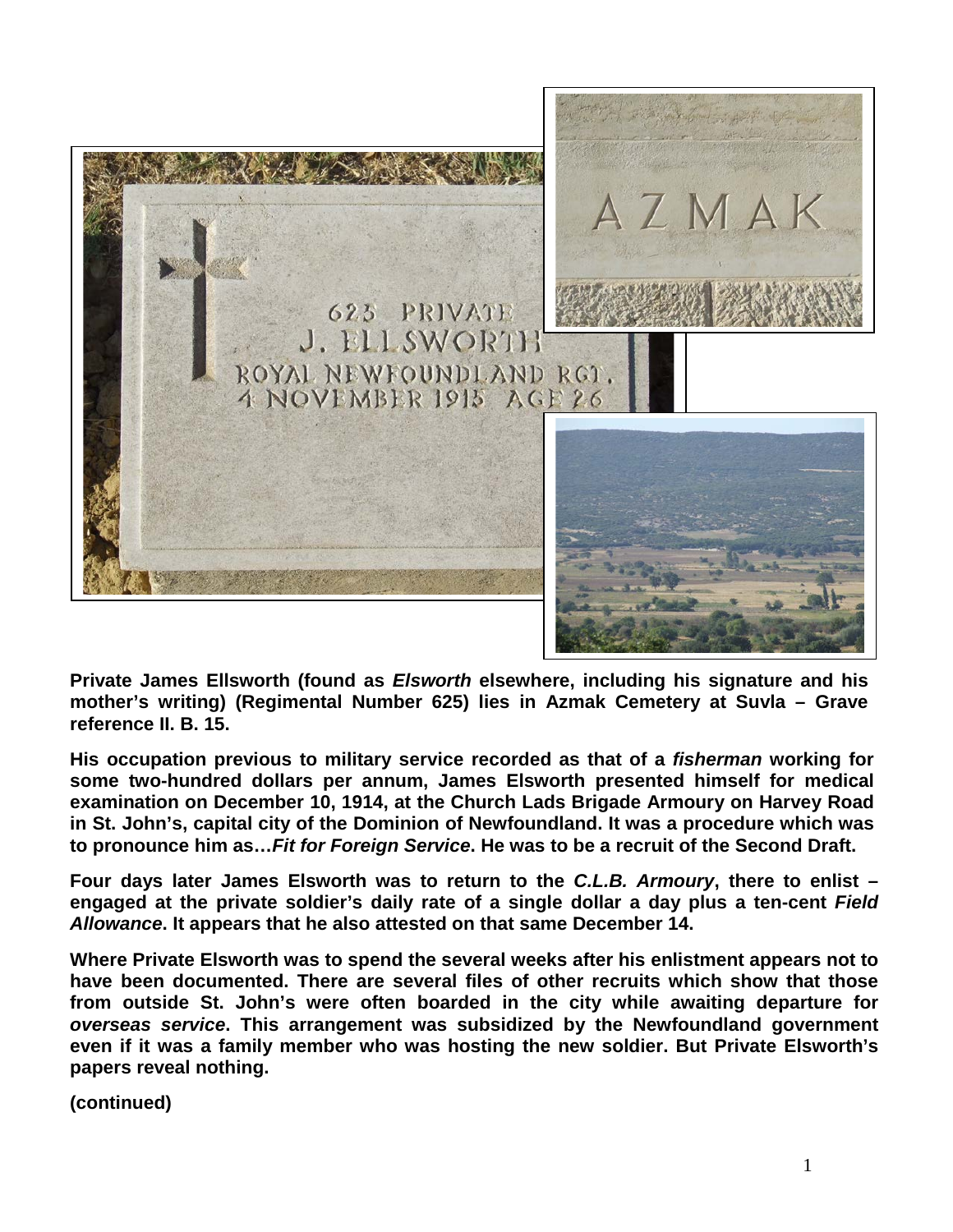2

**On the fourth day of February of 1915, the first reenforcements – this was 'C' Company - for the Newfoundland contingent, which by this time was serving in Scotland (see further below), were to embark via the sealing tender** *Neptune* **onto the SS** *Dominion* **– the vessel having anchored to the south of St. John's, off Bay Bulls, because of ice conditions.** 

**The vessel was then to sail - and Private Elsworth thus departed Newfoundland for** *overseas service* **- a day later again, on February 5, for trans-Atlantic passage to the United Kingdom.**

**(Right above:** *The image of the steamer 'Dominion' - launched in 1894 as the 'Prussia' - is from the Old Ship Picture Galleries web-site. An older vessel, she was to be requisitioned during the latter part of the Great War as a store and supply ship. She survived the conflict to be scrapped in 1922***.)**

*\*There appears to be some confusion in certain sources as to whether these troops were 'C' or 'D' Company. However, 'D' Company was to go overseas some time later on 'Stephano' to Halifax and then on 'Orduña' to Liverpool.*

**(Right above:** *The photograph of personnel of 'C' Company on board the 'Neptune' on the way to the harbour at Bay Bulls is from the Provincial Archives***.)**

**Having disembarked in the English west-coast port-city of Liverpool, the Newfoundlanders entrained for Edinburgh, the first Newfoundland Regiment contingent having by this time been posted to the historic Castle in Scotland's capital city. There they were to provide the garrison, thus being the first unit from overseas ever to do so.** 

**Private Elsworth and the other new-comers reported** *to duty* **at Edinburgh Castle on February 16.** 

**(Right above:** *Edinburgh Castle dominates the city from its position on the summit of Castle Hill***. – photograph from 2011)**

**\* \* \* \* \***

**Five to six months before that time, in the late summer and early autumn of 1914 there had been a period of training of some five weeks on the shores of** *Quidi Vidi Lake* **in the east end of St. John's for the newly-formed Newfoundland Regiment's first recruits - to become 'A' and 'B' Companies - during which time the authorities had also been preparing for the Regiment's transfer overseas.**

**(continued)**





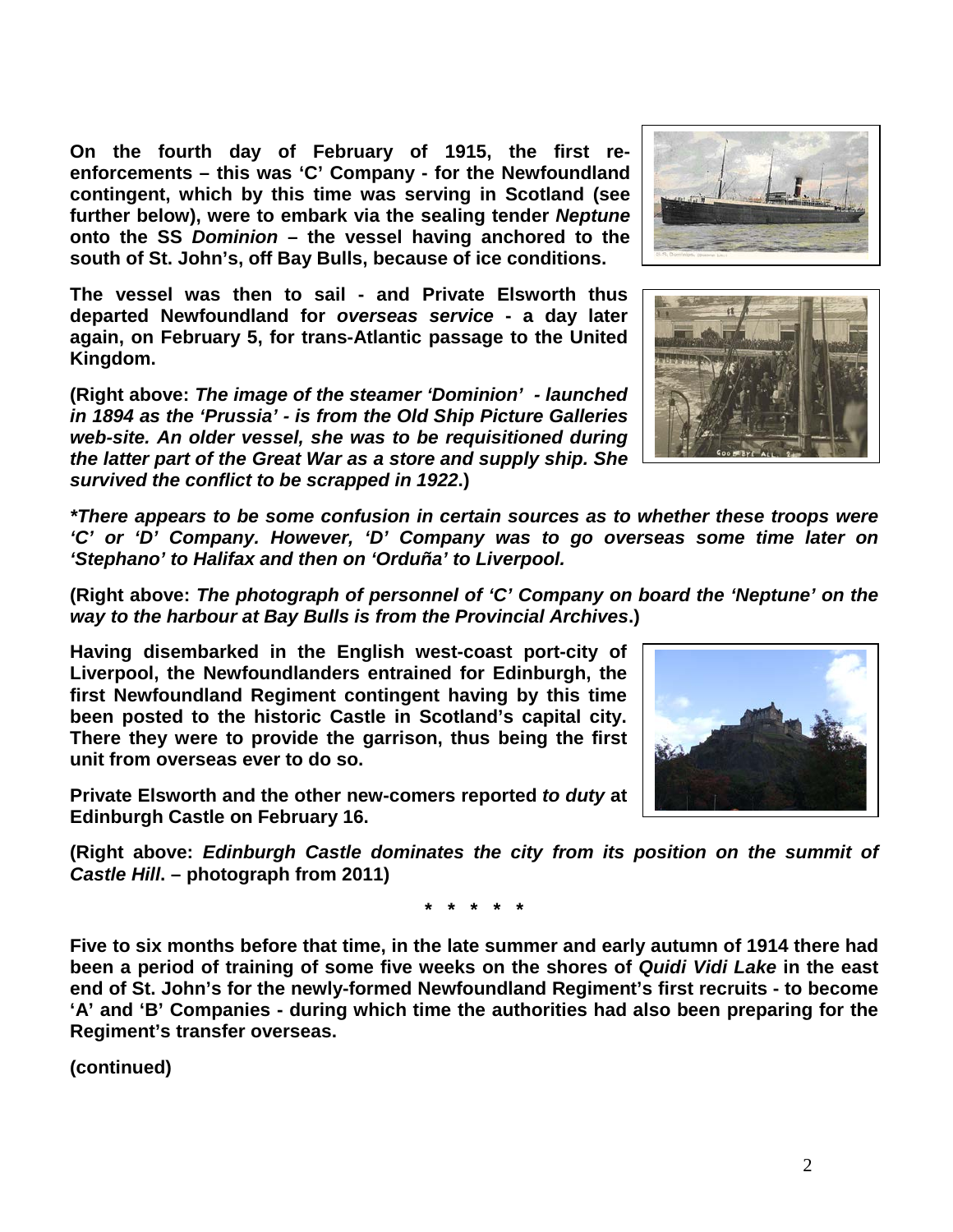**This first Newfoundland contingent was to embark on October 3, in some cases only days after enlistment and/ or attestation. To become known to history as the** *First Five Hundred* **and also as the** *Blue Puttees***, on that day they had boarded the Bowring Brothers' vessel** *Florizel* **awaiting in St. John's Harbour.**

**The ship would sail for the United Kingdom on the morrow, October 4, 1914, to its rendezvous with the convoy carrying the 1st Canadian Division overseas, off the south coast of the Island.** 

**(Right above:** *The image of Florizel at anchor in the harbour at St. John's is by courtesy of Admiralty House Museum***.)**

**(Right:** *Fort George, constructed in the latter half of the eighteenth century, still serves the British Army to this day***. – photograph from 2011)**

**In the United Kingdom this first Newfoundland contingent was to train in three venues during the late autumn of 1914 and then the winter of 1914-1915: firstly in southern England on the Salisbury Plain; then in Scotland at** *Fort George* **– on the Moray Firth close to Inverness; and lastly at Edinburgh Castle – where, as recorded beforehand, it was to provide the first garrison from outside the British Isles – and where 'C' Company and Private Elsworth, as also cited beforehand, would arrive from Newfoundland on February 16 of 1915.**

**\* \* \* \* \***

**Some three months later, on May 11, and three weeks into spring – although in Scotland there was apparently still snow - the entire Newfoundlanders unit was ordered moved to**  *Stobs Camp***, all under canvas and south-eastwards of Edinburgh, in the vicinity of the town of Hawick.**

**It was to be at** *Stobs Camp* **that the Newfoundland contingent received the reenforcements from home – 'F' Company which arrived on July 10, 1915 - that would bring its numbers up to that of British Army establishment battalion strength\*. The now-formed 1st Battalion of the Newfoundland Regiment was thus rendered eligible to be sent on '***active service***'.**

**\****This was approximately fifteen hundred, enough to furnish four 'fighting' companies, two re-enforcement companies and a headquarters staff.*

**(Right:** *The Newfoundland Regiment marches past on the training ground at Stobs Camp and is presented with its Colours on June 10, 1915.* **– by courtesy of Reverend Wilson Tibbo and Mrs. Lillian Tibbo)**





**(continued)**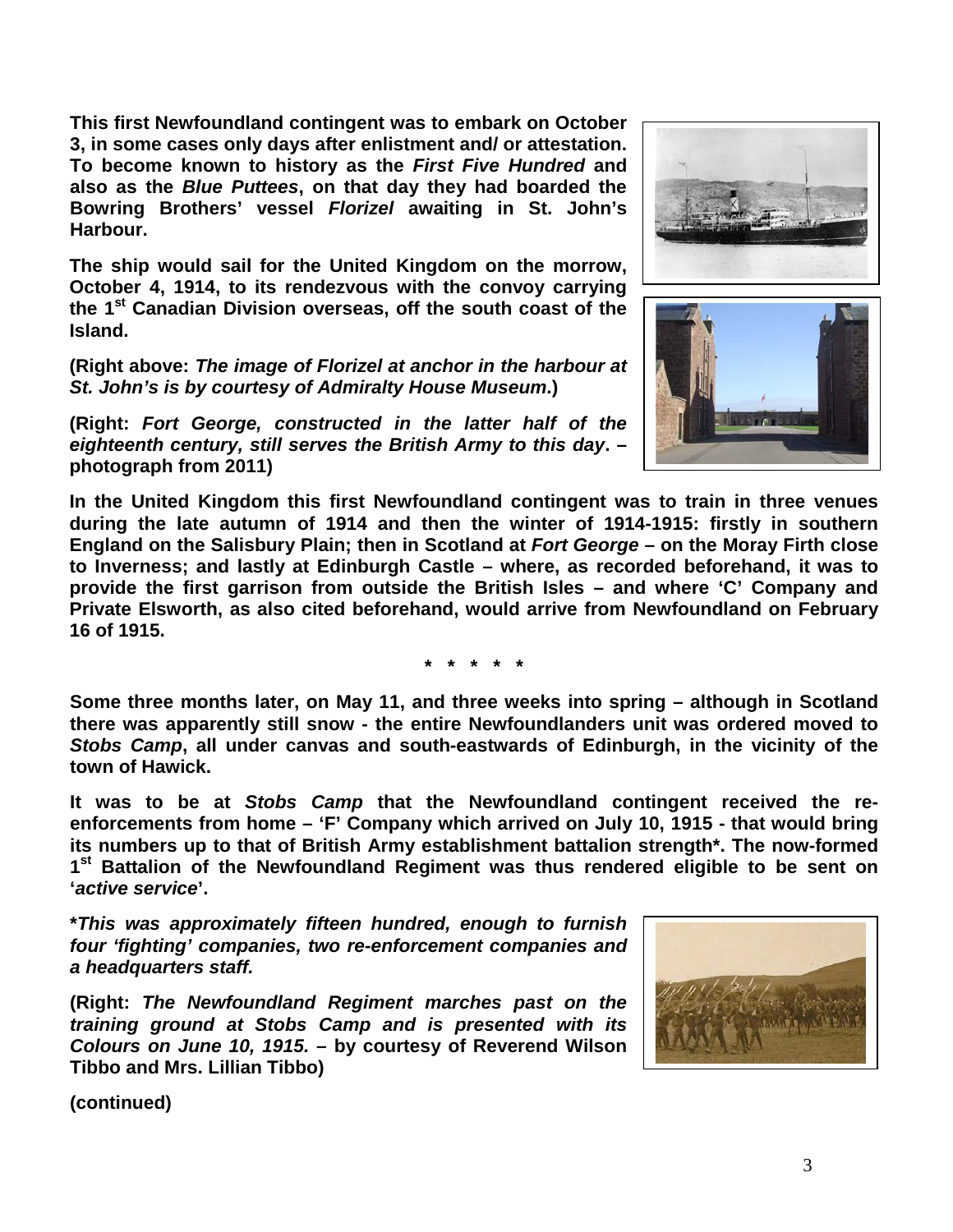**At the beginning of that August of 1915, the four senior Companies, 'A', 'B', 'C' and 'D', were then sent south from** *Stobs Camp* **to undergo a final two weeks of training, as well as an inspection by the King, at Aldershot. This force, now the 1st Battalion of the Newfoundland Regiment, was thereupon attached to the 88th Brigade of the 29th Division of the (British) Mediterranean Expeditionary Force.**

**Meanwhile the two junior Companies, 'E' – last arrived at Edinburgh and the aforementioned 'F', were ordered transferred to Scotland's west coast, to Ayr, there to provide the nucleus of the newly-forming 2nd (***Reserve***) Battalion.**

**(Right above:** *George V, by the Grace of God, of the United Kingdom of Great Britain and Ireland and of the British Dominions beyond the Seas, King, Defender of the Faith, Emperor of India* **– the photograph is from** *Bain News Services* **via the** *Wikipedia* **web-site.)**

**It was during this period at Aldershot, on August 15, that Private Elsworth was prevailed upon to re-enlist, on this occasion for the** *duration of the war\****.**

**\****At the outset of the War, perhaps because it was felt by the authorities that it would be a conflict of short duration, the recruits enlisted for only a single year. As the War progressed, however, this was obviously going to cause problems and the men were encouraged to re-enlist***.**

**(Right:** *Some of the personnel of 'A', 'B', 'C' and 'D' Companies of the 1st Battalion of the Newfoundland Regiment at Aldershot in August of 1915, prior to its departure to active service on the Gallipoli Peninsula* **– from** *The Fighting Newfoundlander* **by Col. G.W.L. Nicholson, C.D.)**

**On August 20, 1915, Private Elsworth and the Newfoundland unit embarked in the Royal Navy Harbour of Devonport onto the requisitioned passenger-liner** *Megantic* **for passage to the Middle East and to the fighting against the Turks. There, a month later – having spent some two weeks billeted in British barracks in the vicinity of the Egyptian capital, Cairo - on September 20, the 1st Battalion landed at** *Suvla Bay* **on the**  *Gallipoli Peninsula***.**

**(Right above:** *The image of Megantic, here in her peace-time colours of a 'White Star Line' vessel, is from the Old Ship Picture Galleries web-site***.)**

**(Right:** *Kangaroo Beach, where the Newfoundland Regiment's 1st Battalion landed on the night of September 19-20, 1915, is to be seen in the distance at the far end of Suvla Bay. The remains of a landing-craft are still clearly visible in the foreground on 'A' Beach***. – photograph taken in 2011)**





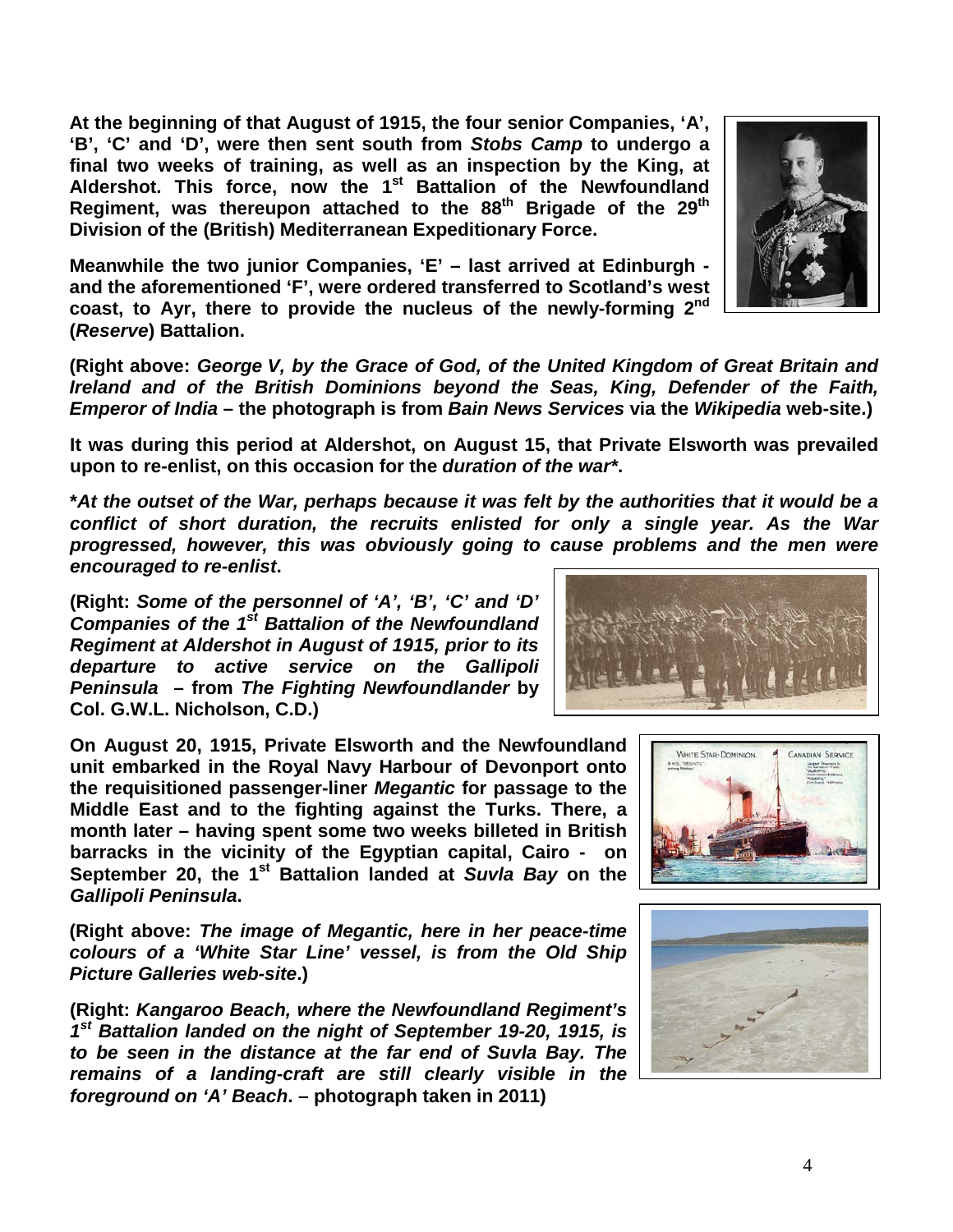**(Right:** *Newfoundland troops on board a troop-ship anchored at Mudros: either Megantic on August 29, Ausonia on September 18, or Prince Abbas on September 19 – Whichever the case, they were yet to land on Gallipoli***. – from Provincial Archives)**

**(Right below:** *A century later, the area, little changed from those far-off days, of the Newfoundland positions at Suvla, and where the 1st Battalion of the Newfoundland Regiment was to serve during the autumn of 1915* **– photograph from 2011)**

**When the Newfoundlanders landed from their transport ship at**  *Suvla Bay* **on that September night of 1915 they were to disembark into a campaign that was already on the threshold of collapse.**

**Not only in the area where the Newfoundland Battalion was to serve but, even ever since the very first days of the operation in April of 1915, the entire** *Gallipoli Campaign,* **including the operation at** *Suvla Bay,* **had proved to be little more than a debacle:** 

**Flies, dust, disease, the frost-bite and the floods – and of course the casualties inflicted by an enemy who was to fight a great deal better than the British High Command\* had ever anticipated – were eventually to overwhelm the British-led forces and those of the French, and it would finally be decided to abandon not only** *Suvla Bay* **but the entire** *Gallipoli* **venture.**

**(Right:** *No-Man's-Land at Suvla Bay as seen from the Newfoundland positions* **– from** *Provincial Archives***)**

**(Right below:** *An un-identified Newfoundland soldier in the trenches at Suvla Bay –* **from** *Provincial Archives***)**

*\*Many of the commanders chosen were second-rate, had been brought out of retirement, and had little idea of how to fight – let alone of how to win. One of the generals at Suvla, apparently, had handed in his resignation during the Campaign and had just gone home.* 

**\* \* \* \* \***

*It was decided today to take possession of a sniper's post midway between ours & the Turks' firing lines. …it naturally followed that "C" Coy* **(Company***) was given this to do. Lt. Donnelly* **(his story found elsewhere among these files)** *with 6 men and an NCO went out about 4 p.m. and occupied, or rather took up their position in this post***… (Excerpts from the personal diary of Lieutenant Owen Steele)**







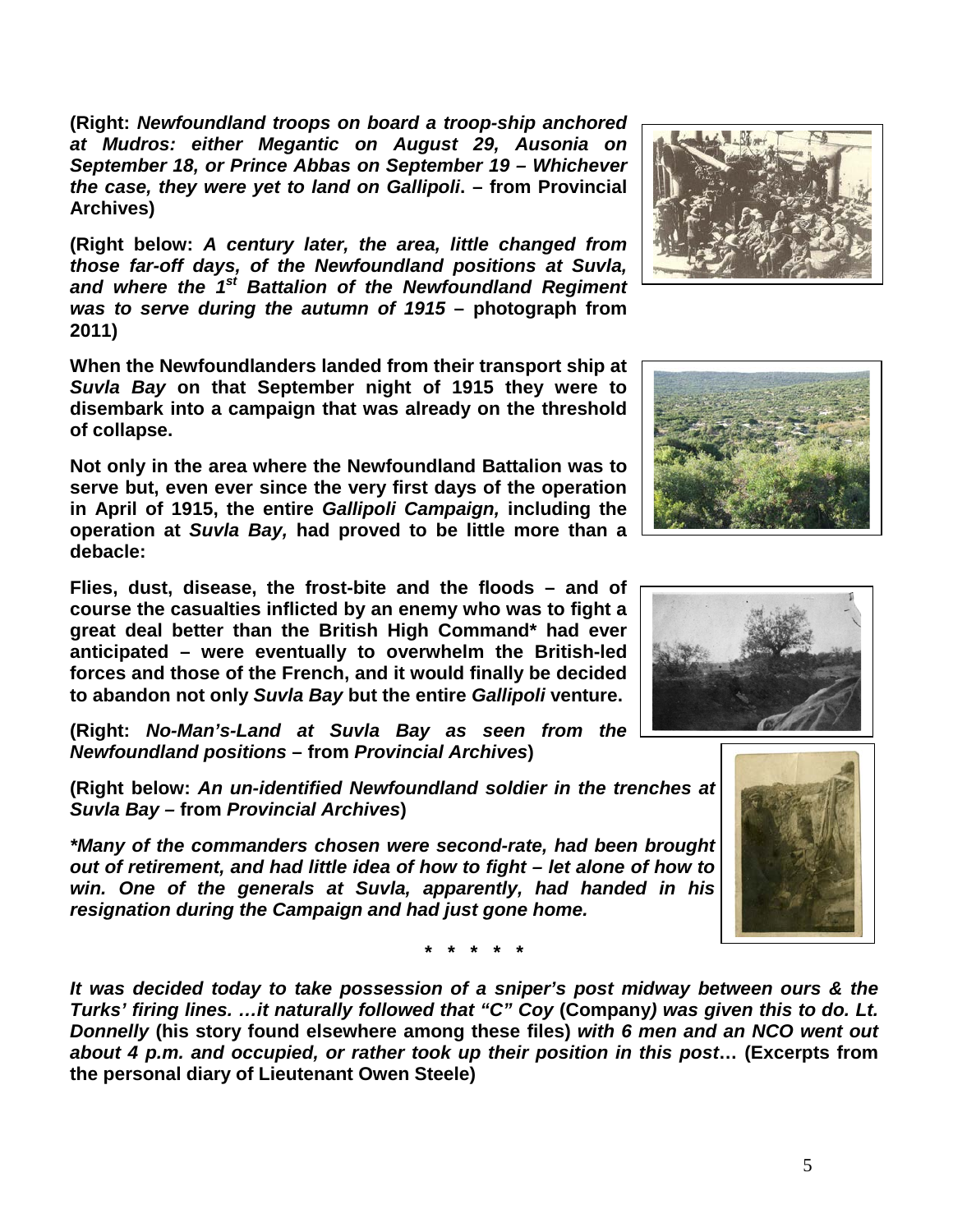**When the Turks later approached their former sniper's post there followed several hours of confused fighting, and casualties were incurred by both sides.**

**The son of Henry Elsworth, former fisherman (died of exposure April 8, 1907) and of Amelia Ellsworth (she later** *Sheppard***) of Carmanville, he was brother to William-Thomas.**

**Private Elsworth was reported as having been** *killed in action* **on November 4, 1915, while serving with 'C' Company during the action at** *Caribou Hill***. He had been struck by a bullet in the chest.** 

**James Henry Elsworth had enlisted at a** *declared* **twenty-five years of age: date of birth in Western Arm, Fogo, Newfoundland, January 27, 1889 (from a copy of Methodist Parish Records).**

**(Right:** *This is the area around about – but not necessarily exactly - Caribou Hill as it exists a century later, looking towards the Turkish positions***. – photograph from 2011)**

**(Right:** *A photograph taken at the time of Caribou Hill, scene of the engagement mentioned above: Since that time it has been difficult to re-trace and to identify the exact site, even though the terrain has not changed a great deal***. – from Provincial Archives)**

*Private Elsworth was buried in Borderers' Gully Cemetery as were several other Newfoundlanders. After the War his remains, and theirs, were transferred to Azmak Cemetery.*

**(***The photograph of Private Elsworth is from Provincial Archives***.)**

**(First page:** *In the panoramic photograph of the Suvla Plain may just about be perceived a horizontal white trace in the centre of the image: this is Azmak Cemetery***. - photograph from 2011)**

**Private James Henry Elsworth was entitled to the 1914-1915 Star, as well as to the British War Medal (centre) and to the Victory Medal (Inter-Allied War Medal) (right).**











 $\Box$